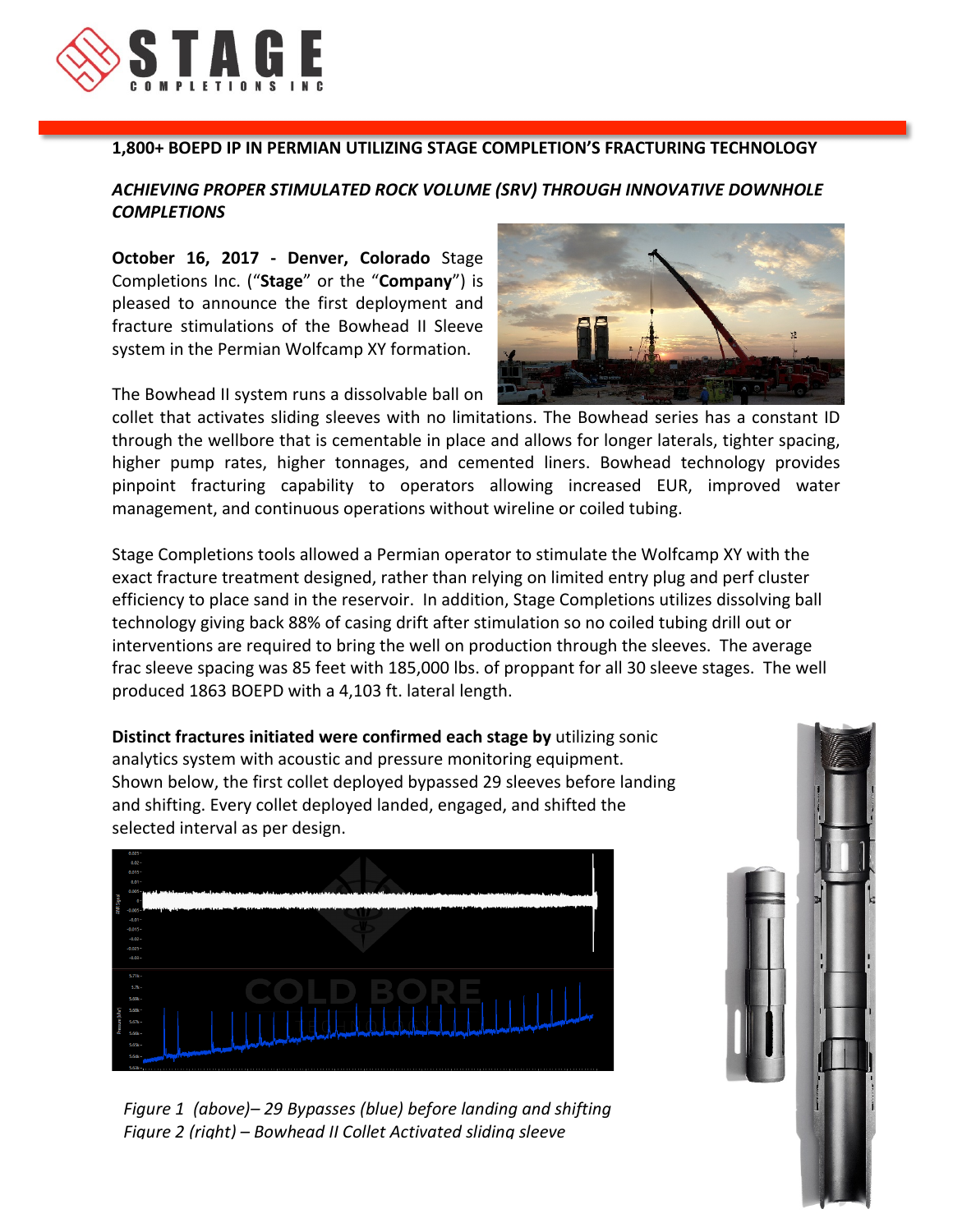



Stage Completions technology is seeing rapid global adoption in a variety of downhole conditions. Traditional single-point entry fracturing systems have limitations that fail to meet design-change demands all in a single system. Current market demand calls for unlimited stages, individual frac isolation, extended reach capability, the application of open hole or cased hole, constant ID, and the exclusion of wirelines and coiled tubing. Stage Completions addresses these requirements at lower execution risks. The company's innovative technology optimizes every fracture treatment to maximize flowback recovery without intervention. The technology redefines completions without the limitations of conventional single-point entry, driving significant renewed interest globally and across diverse markets and geographical regions.

Stage Completions would like to give special thanks to our Permian partner for the opportunity to address today's most demanding industry challenges. This successful completion is the result of the exceptional collaboration and dedication from both teams.

"During deployment, our SC Bowhead II was successfully used to improve both accuracy and efficiency," said Sean Campbell, CEO of Stage Completions. "We feel very fortunate to get to work with such a great team, and proud to demonstrate how our system is used to bring another well to production."

## **About Stage Completions Inc.**

Stage Completions Inc. is driving the oil and gas completions industry forward with its disruptive technology for downhole single-point entry. The company's proprietary technology utilizes single-point entry fracturing to increase well productivity and reduce well cost. Founded in 2014, Stage Completions Inc. has quickly challenged the industry standards with record breaking completions times. Today, the company is rapidly expanding worldwide with operations in some of the top well regions including Eagle Ford, Permian, Bakken, STACK, SCOOP and Montney. For more information about Stage Completions Inc., please visit www.stagecompletions.com.